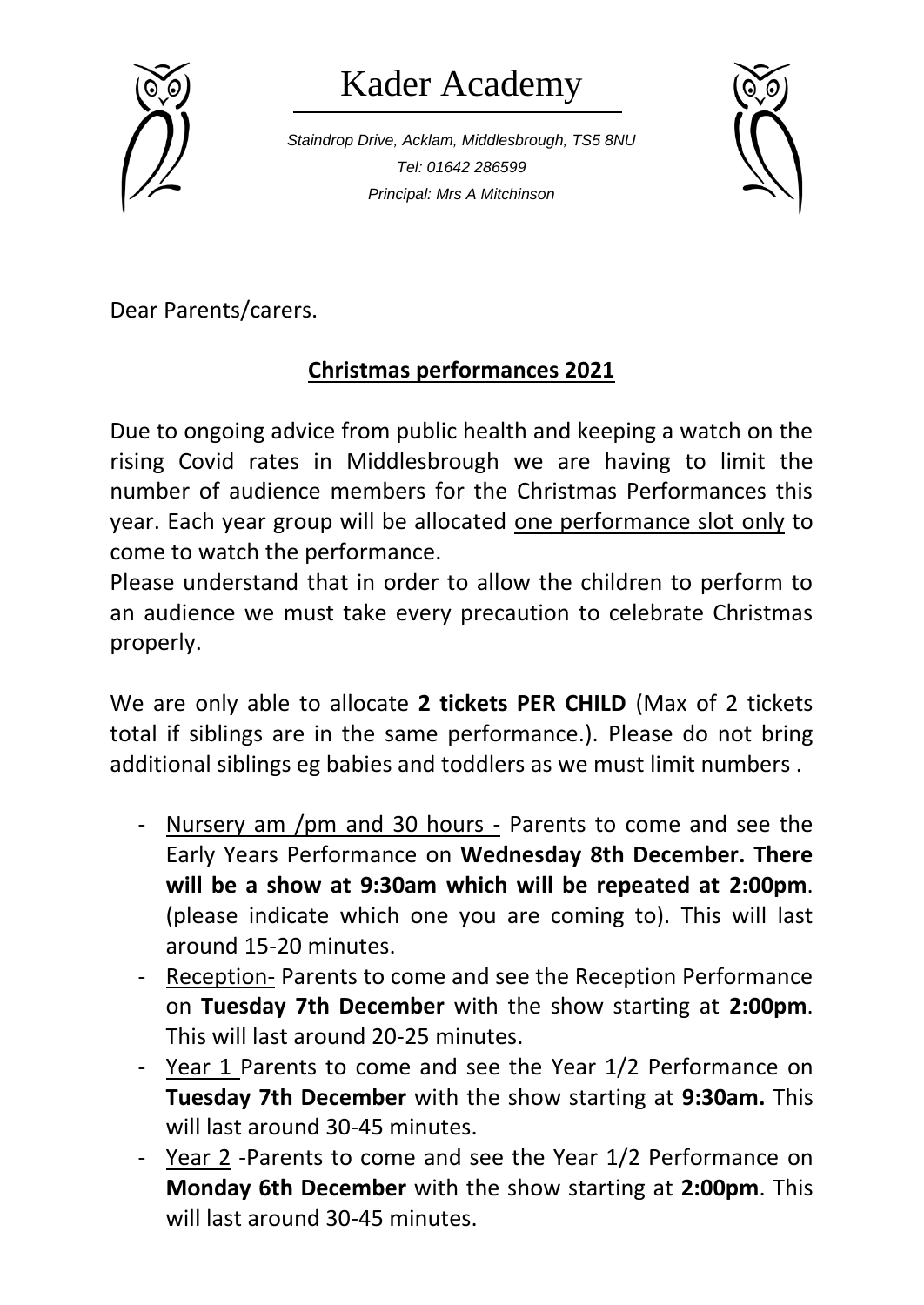- Year 3 -Parents to come and see the Year 3/4 Performance on **Thursday 9th December** with the show starting at **11:00am**. This will last around an hour.
- Year 4- Parents to come and see the Year 3/4 Performance on **Thursday 9th December** with the show starting at **2:00pm**. This will last around an hour.

Unfortunately, we can only invite you into the school on the dates specified for your child's year group only as we have a limited capacity. We ask that you **do not** contact the office to request a different day as we will not be able to offer any additional days until everyone has responded.

We apologise that this may cause upset, however this is the only way that we can make this safe for children, parents and staff. In order to further keep everyone safe we do ask that you maintain social distancing where possible and wear a mask or face covering whilst inside. We will operate a one way system and come in warm clothing as the doors and windows will be open to facilitate maximum ventilation.

Please note that the doors will be open **30 minutes before the show is due to start**. Please make sure that you arrive before the specified start time. We ask that parents form a queue on the **upper school** playground, your names will be crossed off a list as you go through into the hall. Unfortunately, we have found that in previous years people arriving late for the show have caused a huge disruption both to the audience and the children performing, we will therefore **not be allowing anyone in once it has started**.

If you would like tickets please complete the form via the PA Connect app. At the moment as stated we can only offer **2 tickets per child**, should more tickets become available they may then be offered on a first come first served basis.

I understand these arrangements will not suit everyone and the dates may be unsuitable for some so we will endeavour to record sections of the show to be sent out for you to watch.